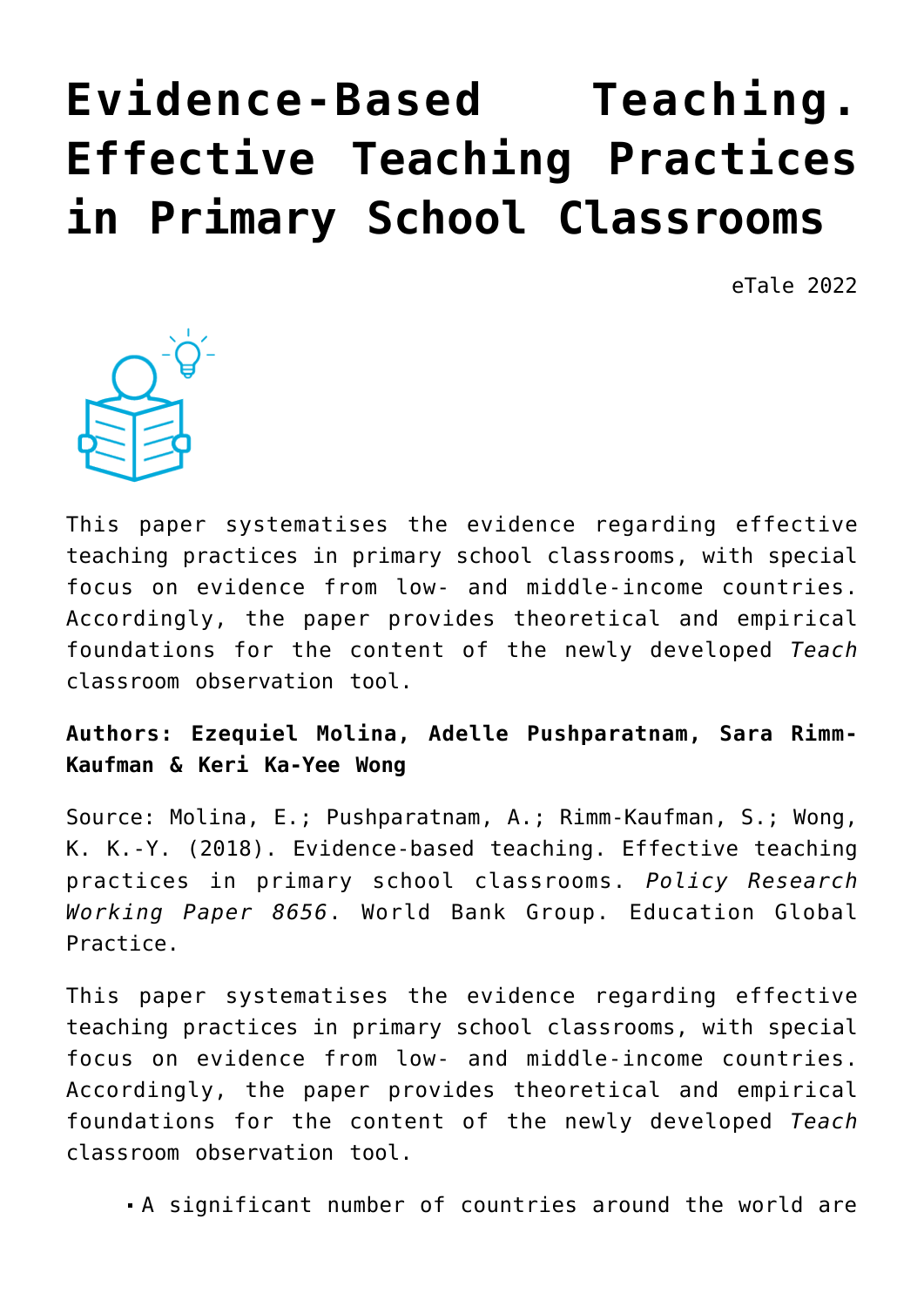facing a 'learning crisis': a large share of children complete primary school without acquiring even basic reading, writing, and arithmetic skills.

- This raises the question how is it possible that after sitting in a classroom for between four and seven hours per day for five to six years, a large portion of students are still not able to read, write, or do basic arithmetic?
- A growing body of evidence suggests that the learning crisis (to a large extent) reflects a teaching crisis.
- *Teach* is a new measure specifically designed for lowand middle-income countries to begin to address these gaps in knowledge and to develop a common language of analysis of teaching practices.
- It focuses on several main elements that reflect universal experiences that lead to learning, regardless of the culture and physical condition of the classroom.

#### **Framework**

Over the course of a teacher's lesson, *Teach* measures 1) the time a teacher spends on learning and the extent to which students are on task, and 2) the quality of teaching practices that help develop students' socioemotional and cognitive skills.

The quality of teacher practices is divided into the following subparts:

- 1. Classroom culture: the teacher creates supportive learning environment by treating all students respectfully, using positive language, responding to students' needs, and setting clear behavioural expectations.
- 2. Instruction: the teacher instructs in a way that deepens student understanding and encourages critical thinking and analysis.
- 3. Socioemotional skills: the teacher fosters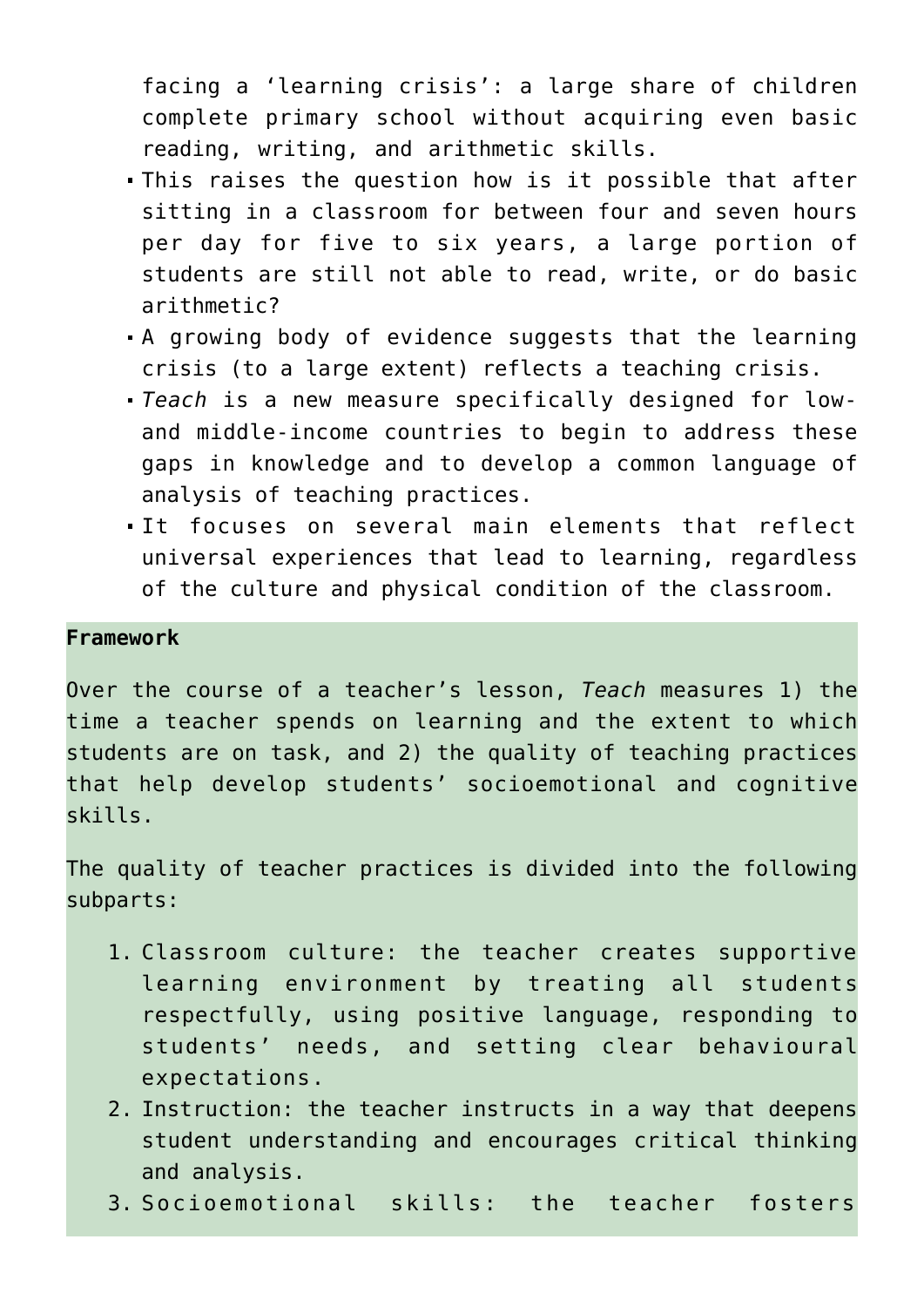socioemotional skills that encourage students to succeed both inside and outside the classroom by instilling autonomy, promoting perseverance, and fostering social and collaborative skills.

### **Evidence for the** *Teach* **framework**

#### **Time on learning**

- Effective teachers maximise the amount of time that students spend on learning.
- Thus, *Teach* includes two observable teacher behaviours for maximising time on learning in the classroom: the teacher's provision of learning activities to most students and students being on task.
- The evidence shows a significant positive association between teachers' instructional time and students' test scores.
- Evidence also shows that when students are on task and engaged, they learn significantly more than when they are not.

#### **Classroom culture**

- Classroom culture refers to a set of beliefs, attitudes, and behaviours jointly shared by the teacher and students.
- In *Teach*, classroom culture encompasses two elements: a supportive learning environment and positive behavioural expectations.

### **Supportive learning environment**

*Teach* includes four behaviours that are used to measure the extent to which the teacher is effective at establishing a supportive learning environment in the classroom: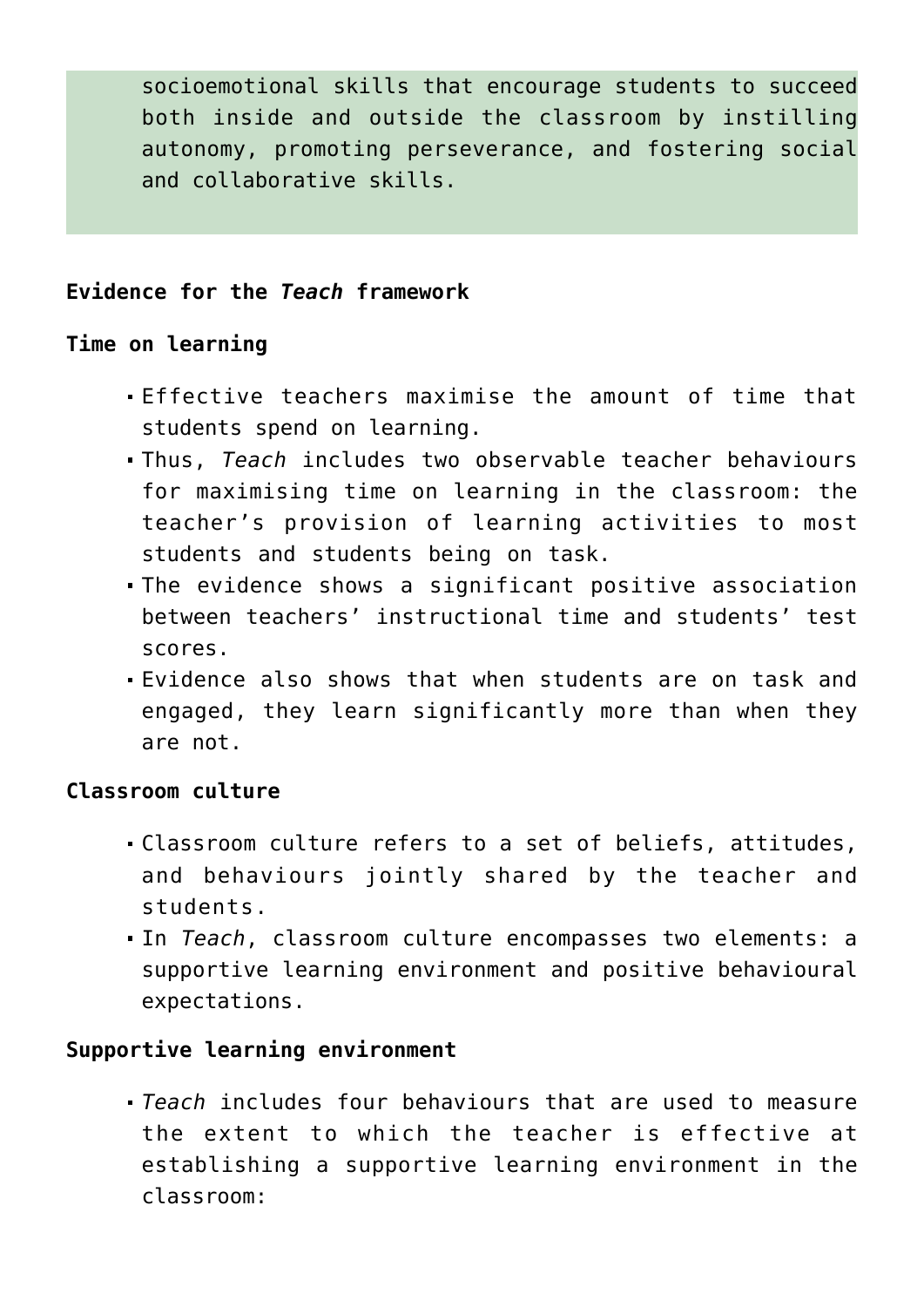- The teacher treats all students respectfully.
	- This promotes positive teacher–student relationships and has a positive impact on student academic achievement.
- The teacher uses positive language with students.
	- Praise and encouragement provide information to students about what is expected of them and help children to recognise that the more engaged they are on the task, the more likely they are to reach their learning goals.
- The teacher responds to student needs.
	- Responsive teachers show fairness and justice toward their students, demonstrate compassion toward students as individuals, and provide the emotional or physical support that students need in class.
	- Students whose needs are met enjoy the long-term benefits of being more engaged in school and performing better academically, socially, and behaviourally.
- The teacher does not exhibit gender bias and challenges gender stereotypes in the classroom.
	- Teacher behaviours (such as calling on students of different races and genders equally and using inclusive language) are central features of a positive learning environment and are linked with improved student achievement.
	- It is important that teachers are cognisant of their own biases and how these impact student learning.

# **Positive behavioural expectations**

Teachers who are consistent and positive in establishing expectations not only help students reach their academic potential but also support students' development of positive behaviour, social skills, and self-control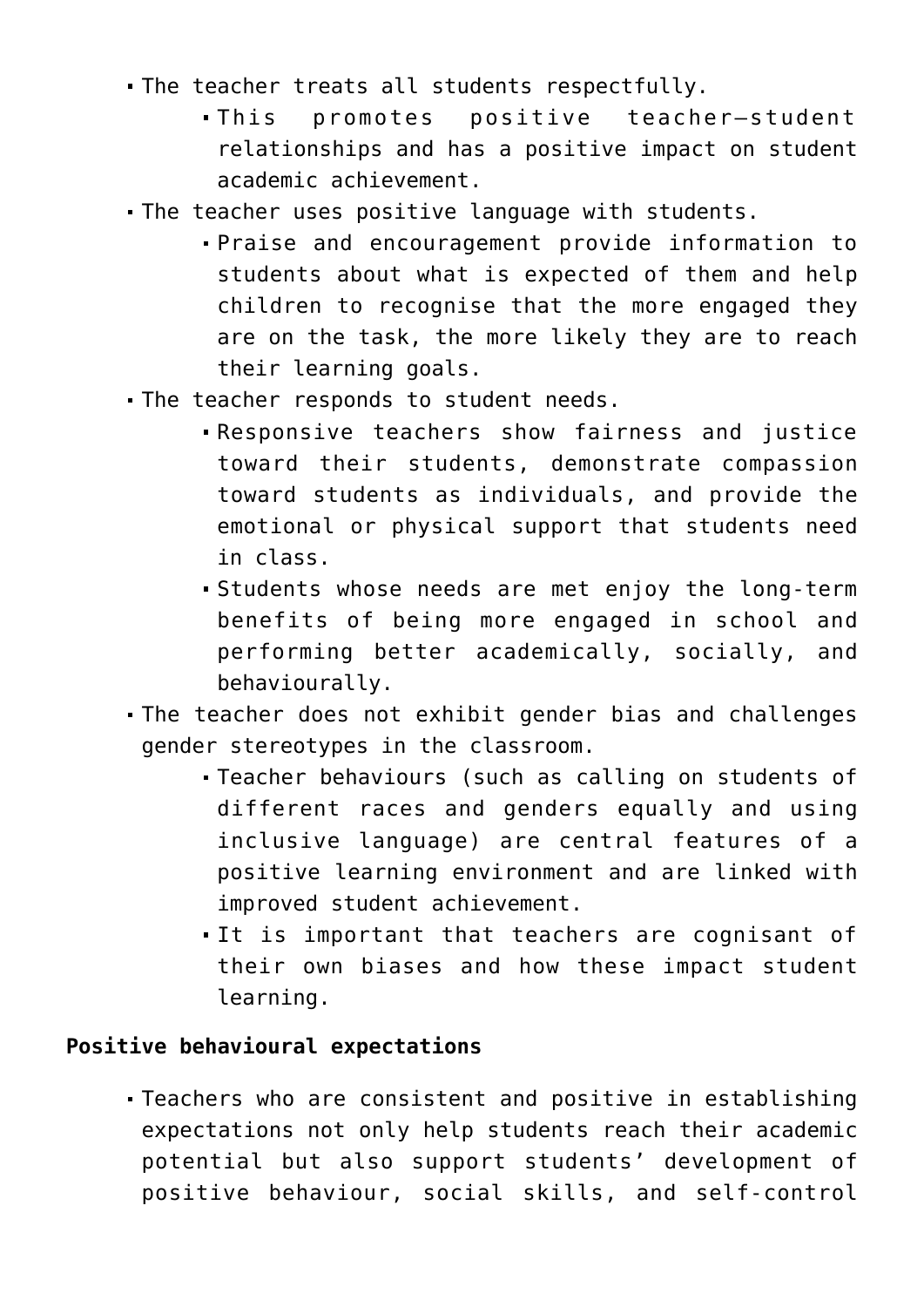within a safe environment.

- *Teach* includes three behaviours that measure the extent to which the teacher is effective at setting positive behavioural expectations in the classroom:
- The teacher sets clear behavioural expectations for classroom activities.
	- Studies have demonstrated that teachers who expect positive behaviours from students and set these standards help promote constructive teacher–student interactions, support the development of student socioemotional skills and self-regulation as well as helping to increase student academic success.
- The teacher acknowledges positive student behaviour.
	- The evidence is strongest for teacher praise as a strategy to recognise students' successful behaviours. In turn, this leads to increases in correct responses, student productivity, and accuracy.
- The teacher redirects misbehaviour and focuses on expected behaviour, rather than on the undesired behaviour.
	- Teachers who redirect misbehaviour by focusing on the expected classroom behaviour (also known as 'differential reinforcement') see an increase in desirable behaviours, less aggressive and destructive classroom behaviours, and an overall reduction in classroom stress levels.

# **Instruction**

- Effective teachers deliver content in a way that is clear and interesting to students. They engage students in varied activities that promote thinking, build in ways of assessing understanding, and offer feedback to students.
- In *Teach*, instruction encompasses four elements: 1)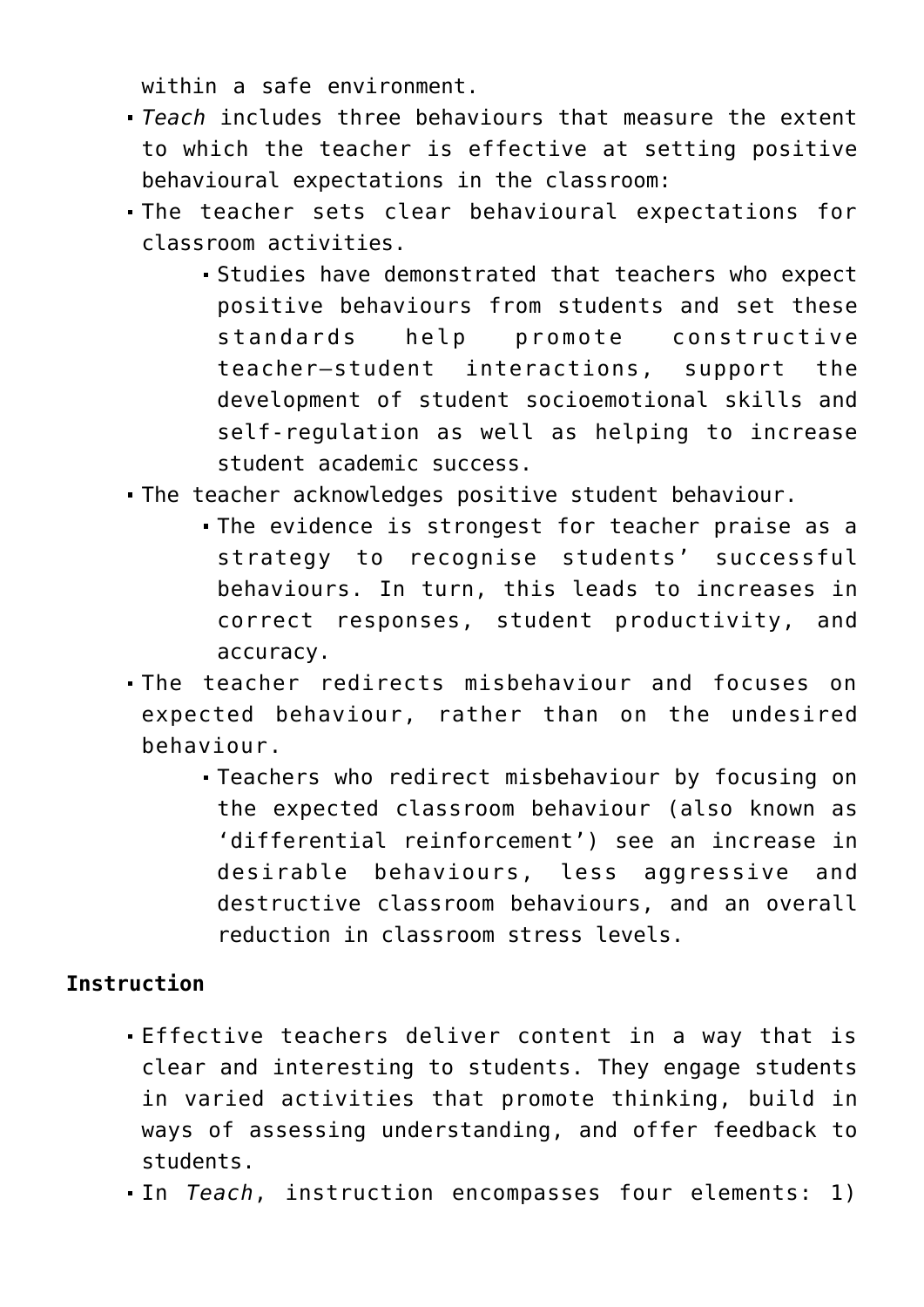lesson facilitation, 2) checking understanding, 3) feedback, and 4) critical thinking.

## **Lesson facilitation**

- Teach includes four behaviours to measure teacher effectiveness at facilitating the lesson to promote student comprehension:
- The teacher explicitly articulates the objectives of the lesson and relates classroom activities to these objectives.
	- Teachers need to: 1) develop clear and specific learning objectives for the lesson, 2) communicate the learning objectives to the class, and 3) relate classroom activities to the objectives.
	- Research shows that teachers who establish clear and specific learning goals for each lesson use class time more effectively.
- Explanation of content is clear.
	- Teachers' ability to explain concepts clearly to students also promotes academic learning outcomes.
	- Another teaching method found to be helpful is clarifying content to illustrate complicated concepts in the form of logical and/or visual representations using simple concept-maps and graphs.
- The teacher makes connections in the lesson that relate to other content knowledge or the daily lives of students.
	- Effective teachers make lesson content relevant to students by incorporating examples from their daily lives, also known as 'bridging scaffolds'. This process can not only enhance learning outcomes, but it can also promote student motivation, self-confidence, and perseverance.
	- Linking new information to prior knowledge is effective across subject areas, a finding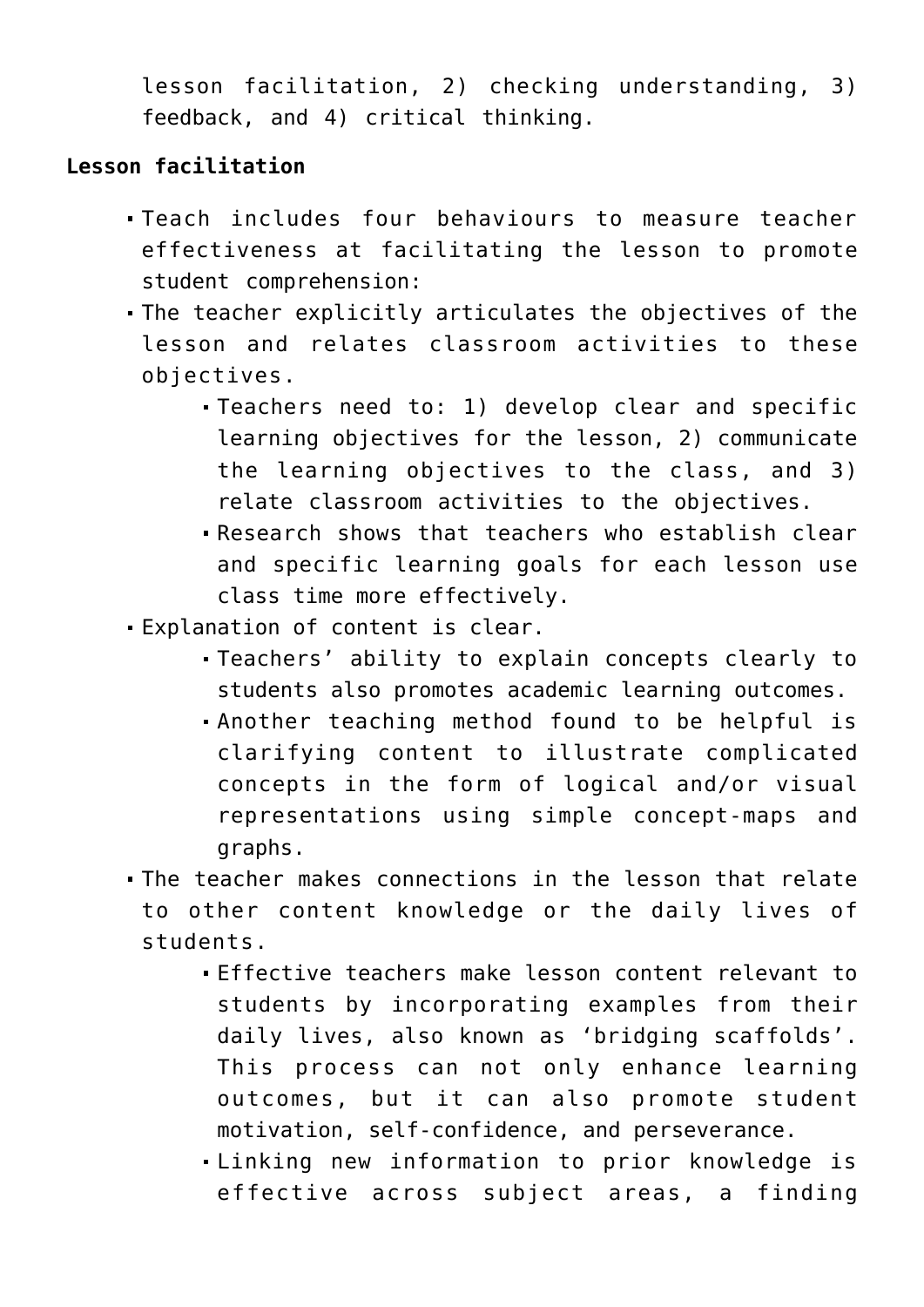demonstrated by a variety of key studies.

- Another effective teaching strategy is to engage students in a discussion where they model the connections between old and new content.
- The teacher models by enacting or thinking aloud.
	- Effective teachers model their approach to problems in front of their students.
	- Beyond student gains, modelling is a means of promoting student self-efficacy and selfregulation, which is central to their learning process.
	- Enacting involves showing students the steps needed to complete a task.
	- By thinking aloud and walking students through thought processes, students are then able to take a similar approach to solving similar problems on their own.

### **Checks for understanding**

- Teachers play an important role in checking whether and how much students understand learning material.
- *Teach* includes three specific teacher behaviours that gauge whether the teacher is effective at checking for students' understanding:
- The teacher uses questions, prompts, or other strategies to determine students' level of understanding.
	- Asking students questions and checking the understanding of all students is a type of formative feedback that supports learning and has been identified as a critical component of instruction.
	- Other strategies shown to work include teachers presenting new material in small steps and checking student understanding by having students practice after each step.
- The teacher monitors most students during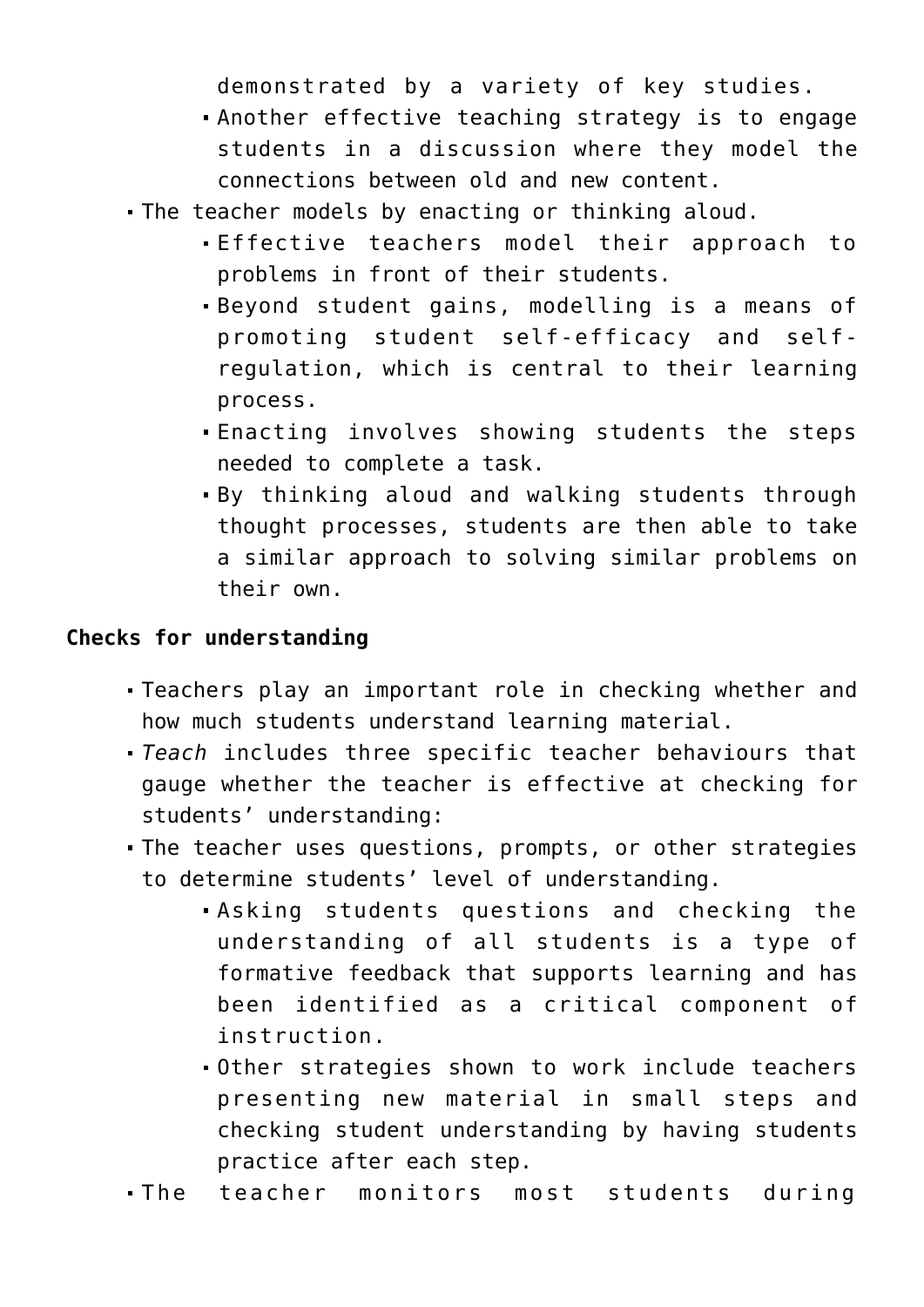independent/group work.

- Active monitoring and facilitation during independent and group work ensure that students are engaged and increase their learning.
- Facilitation during in-class group work activities (such as monitoring student discussions and interjecting to clarify concepts and increase student engagement) is one of the most important principles of good teaching.
- The teacher adjusts teaching to the level of students.
	- Effective teachers are skilled at both recognising and adjusting to students' individual and collective needs. This promotes student engagement, self-regulation, and achievement.
	- The teacher's ability to teach to different student levels (known as differentiated instruction) is grounded in Vygotsky's zone of proximal development (1978), which refers to the area between what a learner can do without guidance and what they cannot do.
	- Several effective teaching strategies of differential instruction at the macro and micro levels include grouping techniques, continual assessment strategies, and tiered lessons.

### **Feedback**

- Teachers who give consistent, periodical, and processoriented feedback are associated with self-regulated, high-achieving students, decreased off-task behaviour and disruptive classroom behaviours, and increased academic engagement.
- Studies underscore the importance of providing feedback that is instructive, timely, referenced to the actual task, focused on what is correct, and focused on what to do next.
- Metacognitive feedback is recommended because it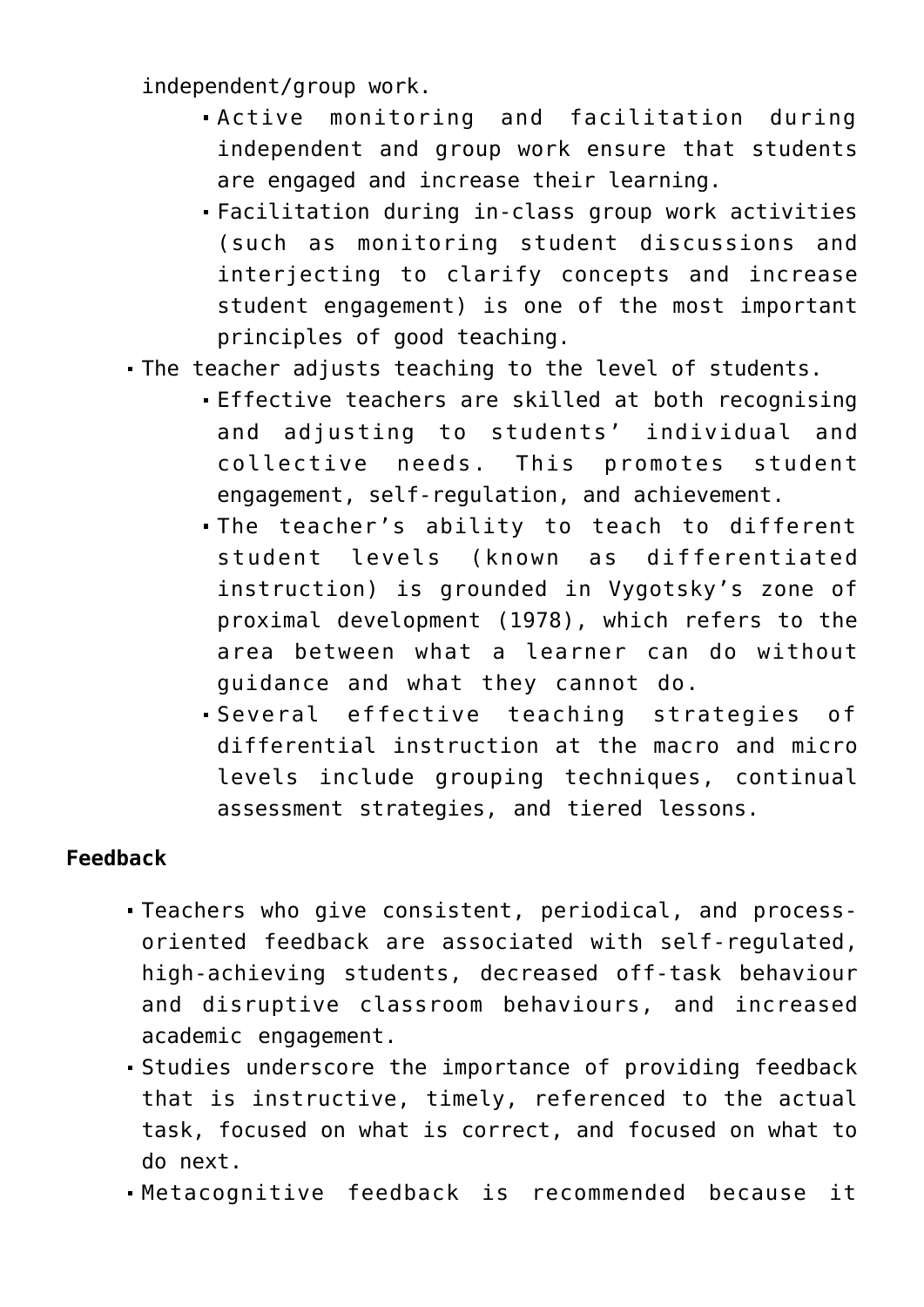provides cues about the content and structure of the problem and possible solutions, whereas results feedback only provides cues related to the final outcome of the problem.

- *Teach* includes two behaviours that capture the extent to which the teacher provides feedback that promotes student comprehension:
- The teacher provides specific comments or prompts that help clarify students' misunderstandings.
	- Teacher feedback that encourages students to ask questions about the learning task or to further clarify their misunderstandings can enhance the overall learning environment of the classroom.
	- Teachers should avoid using general questions or giving general declarations that do not identify specific aspects of the problem or task to be improved as this will only confuse students more.
	- When students need clarification on content or have misunderstood a concept, it is important for teachers to address errors to avoid negative transfer and future misconceptions.
- The teacher provides specific comments or prompts that help identify students' successes.
	- It is important that teachers systematically offer positive reinforcement to students and build upon student responses to solidify these successes.

## **Critical thinking**

- A teacher who encourages students to actively analyse and critique concepts can help enhance the learning process.
- This involves the teacher asking open-ended questions that require reasoning, explanation, or generalisation or that have more than one correct answer.
- Teacher should provide thinking tasks, such as making predictions, identifying patterns, explaining thinking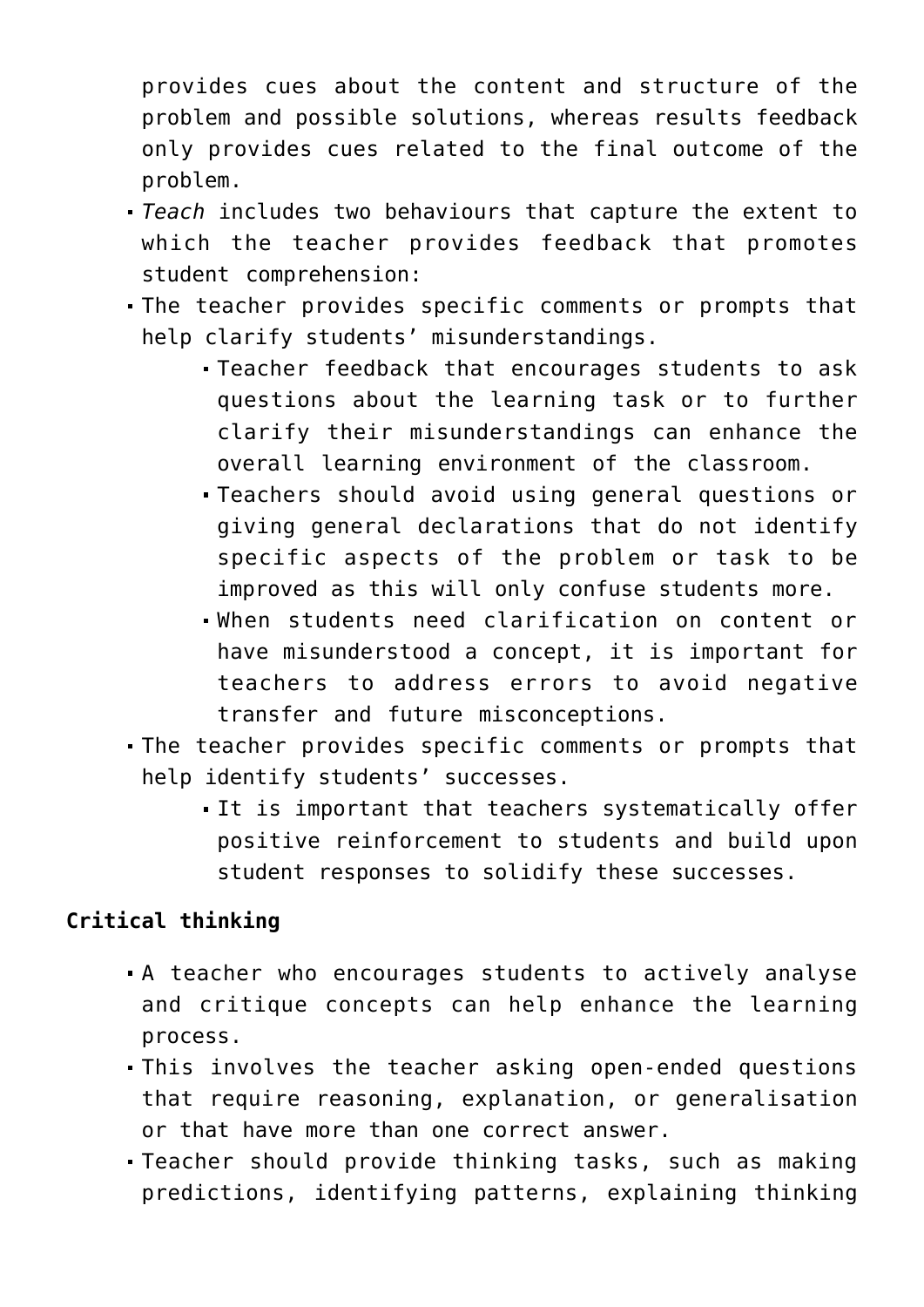from different views, making connections, and interpreting information.

- *Teach* includes three behaviours to capture the extent the teacher builds student critical thinking skills:
- The teacher asks open-ended questions.
	- Questions that focus on higher-order skills rather than management-related and information recallrelated questions have been found to be effective for developing critical thinking skills.
- The teacher provides thinking tasks.
	- Teachers should encourage a deep learning approach among students by providing prompts and contextualised scaffolding, and encouraging students to ask questions, predict, and explain phenomena during activities.
- Students ask open-ended questions or performs thinking tasks.
	- Student engagement in self-explanation, or higherorder thinking is particularly effective for student learning and knowledge consolidation.
	- For example, students who probe concepts by asking 'why' will enhance their knowledge of the topic, their ability to summarise key points, and their understanding of how such new information can be integrated with existing knowledge.

## **Socioemotional skills**

- Increasing evidence shows that socioemotional skills development plays an important role in academic achievement.
- Effective teachers use techniques and strategies designed to improve children's socioemotional development. Thus, they benefit children's understanding of the people in the world around them as well as support children's ability to understand and work with people who are different from them.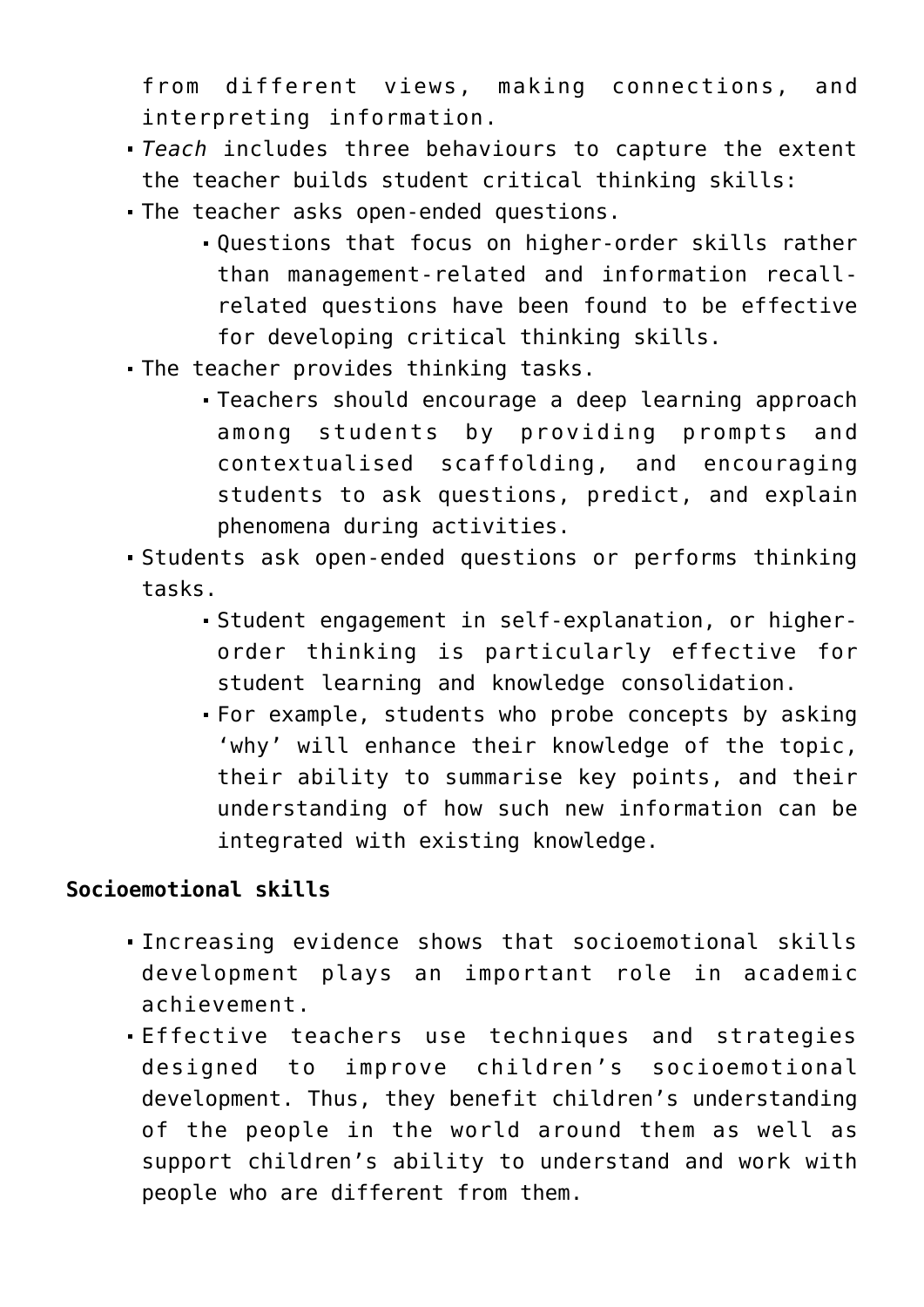- Emotional processes refer to students' knowledge, awareness, and management of emotion.
- Cognitive regulation involves students' management of their attention and inhibition of inappropriate responses.
- Social and interpersonal skills involve interpreting others' behaviours and interacting in positive ways with other people.
- *Teach* measures how teachers support student autonomy (cognitive regulation skills), perseverance (emotional processes and cognitive regulation), and social and collaborative skills (emotional processes and interpersonal skills).

### **Autonomy**

- Effective teachers foster autonomy in the classroom by creating opportunities for students to take ownership of their own learning by building instruction around students' interests, preferences, and choices.
- *Teach* includes three behaviours that indicate teacher's support for autonomy in the classroom:
- The teacher provides students with choices.
	- Offering students choice helps them engage more actively in learning, feel less negative emotion associated with learning, and develop their own sense of optimal challenge in academic work.
	- Autonomy support behaviours can be categorised into three types: 1) organisational autonomy support, where students are given decision-making roles in classroom management, 2) cognitive autonomy support, in which teachers support student ownership in learning, and 3) procedural autonomy support, in which students have some choice in how they present their work.
	- *Teach* focuses on cognitive and procedural autonomy support.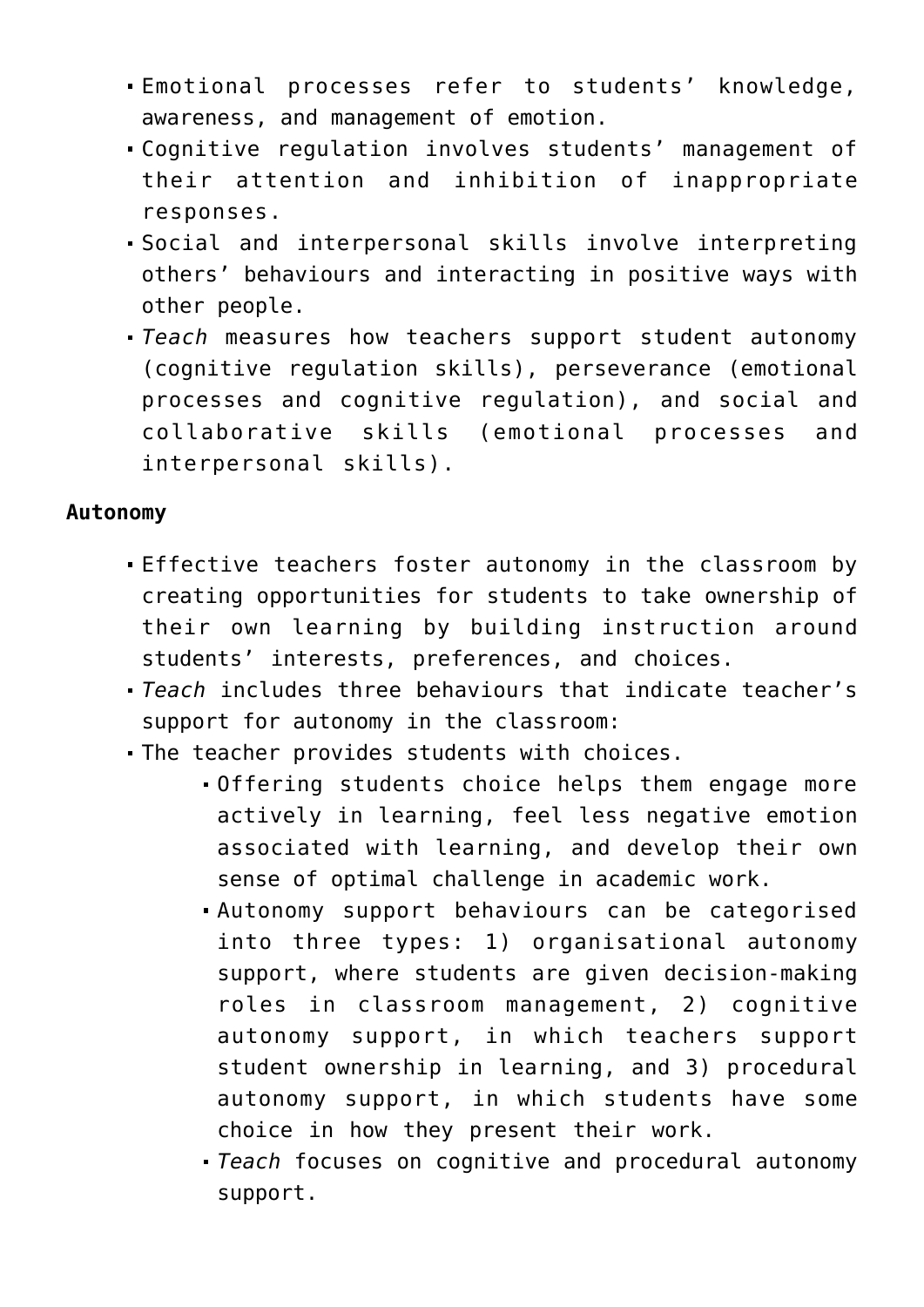- Literature suggests that interest and achievement can be enhanced if a teacher provides the right type of autonomy support and meaningful choices regarding how students learn.
- The teacher provides students with opportunities to take on roles in the classroom.
	- The literature on cooperative learning demonstrates that assigning students to specific roles in a team, rotating the roles during the course of learning, and holding individuals and teams accountable is more effective in promoting student learning than independent learning.
	- Reciprocal teaching is an often-used approach involving assigning roles to teach reading comprehension. First, the teacher facilitates reading comprehension by asking students questions and modelling how to ask questions. Next, the teacher invites students to ask teacher-like questions to one another to support learning.
- Students volunteer to participate in the classroom.
	- The extent to which most students volunteer to participate stems from whether teachers have been successful at establishing a supportive classroom environment in which all students are comfortable and willing to take on roles in the classroom.

#### **Perseverance**

- Teachers need to encourage students to persevere through learning challenges by 1) helping them understand that their abilities and knowledge can be developed, 2) providing them with strategies for developing their abilities and knowledge, and 3) reassuring them that setbacks are an integral part of learning.
- Teachers should also encourage students to set learning goals for themselves and to persevere in their efforts to reach these goals.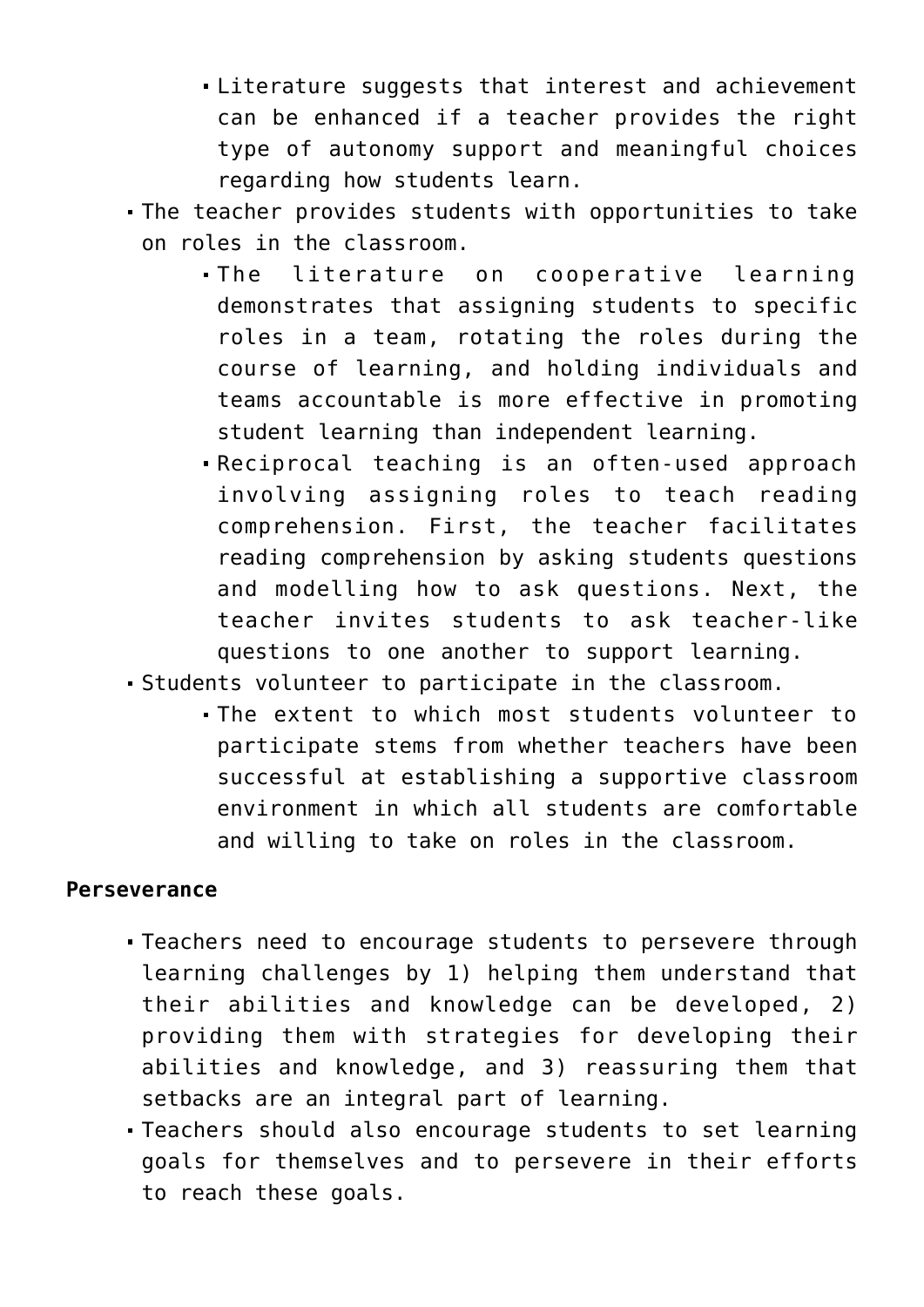- *Teach* includes three teacher behaviours that capture the extent to which teachers encourage perseverance in their students.
- The teacher acknowledges student effort, rather than focusing only on results, student intelligence, or natural abilities.
	- Effective teachers recognise student effort, not only the output of their work. In doing so, teachers can promote students' 'growth mindset' in learning; that is, the belief that intelligence is malleable rather than a fixed attribute.
	- Teachers who help children see their ability as malleable (through their instructional practices) attribute success to hard work, encourage challenges, and generate strategies for improvement using behavioural practices that can promote a growth mindset in students.
	- Praise that focuses on student effort promotes learning and development.
	- Effective teachers give praise that acknowledges student effort toward mastering new skills and identifies these efforts explicitly, thus encouraging a growth mindset.
- The teacher has a positive attitude toward student challenges.
	- Effective teachers have a positive attitude toward students' challenges and help them to understand that frustration and failure are a normal part of the learning process.
	- Student self-efficacy is an important driver of their approach to failure.
	- High levels of emotional support have been found to relate to higher student self-efficacy.
	- Effective teachers focus on the *process* of learning, not just the result.
- Teacher encourages goal setting.
	- By encouraging students to set goals for their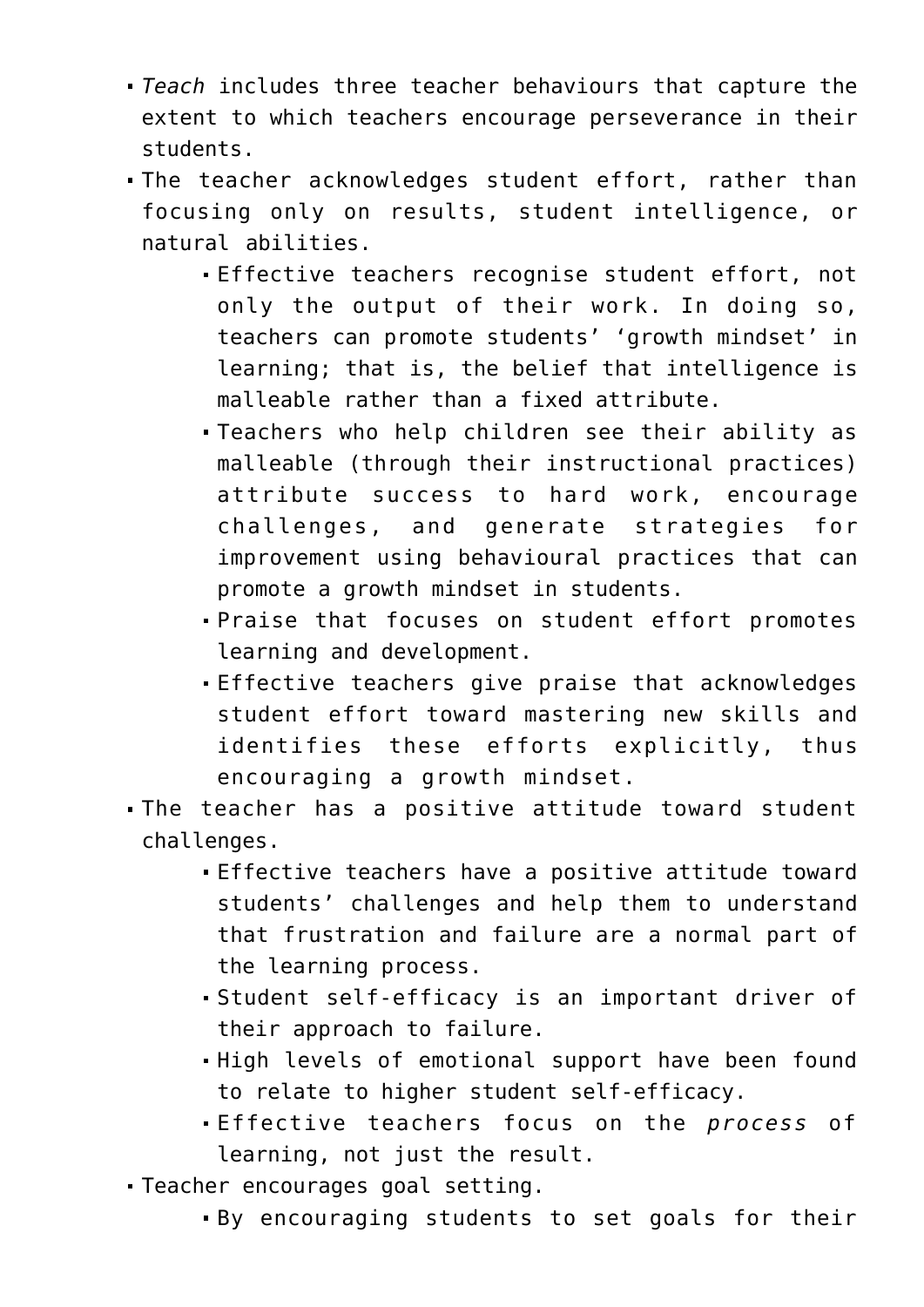learning, teachers effectively demonstrate that students need to: 1) identify goal-directed actions, 2) persist in engaging in the task despite obstacles, and 3) be encouraged to restart unfinished tasks even in the presence of more attractive alternatives.

Teachers also support students in their ability to delay gratification.

## **Social and collaborative skills**

- Positive interactions with same-age peers contribute to students' academic, psychosocial, behavioural, and emotional well-being.
- Through peer relationships and experience, children establish their concept of trust, practice critical social skills, develop a sense of their own identity, and develop perceptions of other people and the world, with effects that last into later life.
- Teachers guide peer culture by establishing classroom norms and producing an equitable social hierarchy within the classroom.
- Teachers can create social environments in which students engage with each other, resulting in enhanced learning.
- *Teach* includes three items to capture effective teacher behaviours that have been found to support student learning through peer interactions:
- The teacher promotes student collaboration through peer interaction.
	- Cooperative learning encourages students to share ideas, see problems from different perspectives, and practice oral, language, and social skills in small groups.
	- Working in groups can help students better understand tasks than working on tasks alone.
	- When paired with peers working at a slightly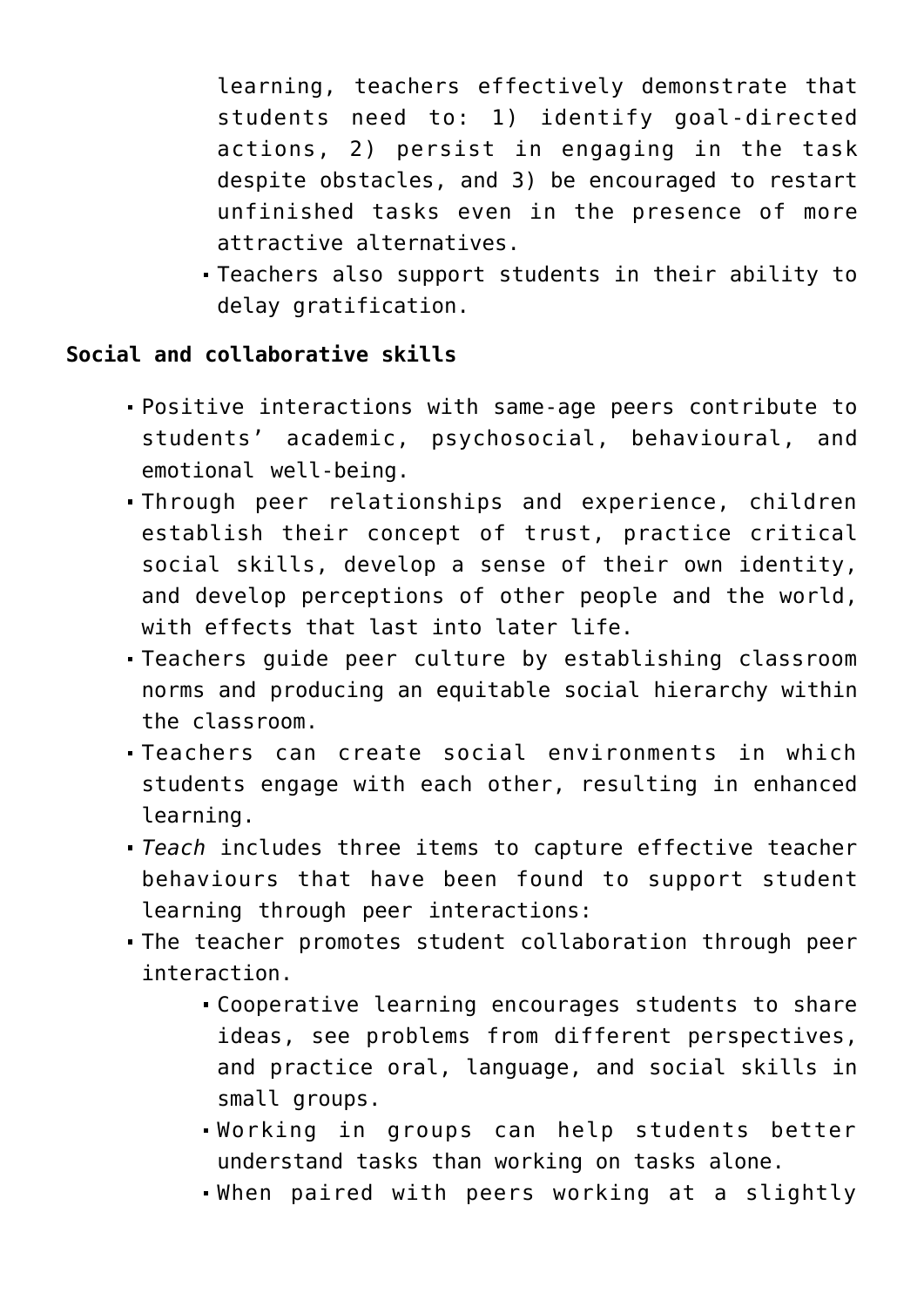higher level of knowledge, scaffolding can occur; that is, the less-skilled student's memory recall and use of learning strategies improve while also increasing the more-skilled student's self-esteem.

- The teacher promotes students' interpersonal skills, such as taking different perspectives, empathising, regulating emotion, and solving social problems.
	- Teachers play an important role in children's social and emotional development by modelling positive behaviours, providing support to students to manage strong emotions, and managing naturally occurring power imbalances that can lead to aggression and bullying.
	- Teachers promote students' interpersonal skills by facilitating their ability to take different perspectives (theory of mind [ToM] skills).
	- Effective teachers promote students' ability to recognise and manage emotions.
- Students collaborate with one another through peer interaction.
	- Two processes of socialisation occur simultaneously in classrooms: teachers socialise students on how to behave in positive ways with one another, and students socialise each other on what is considered acceptable or not acceptable.
	- Warm peer relationships give students an opportunity to listen to each other and talk openly.
	- Peer interactions can also offer autonomy support, whereby working to understand each other's viewpoints, explaining the relevance of school work to one another, and healthy negotiation as part of group work all help students to develop a sense of autonomy.